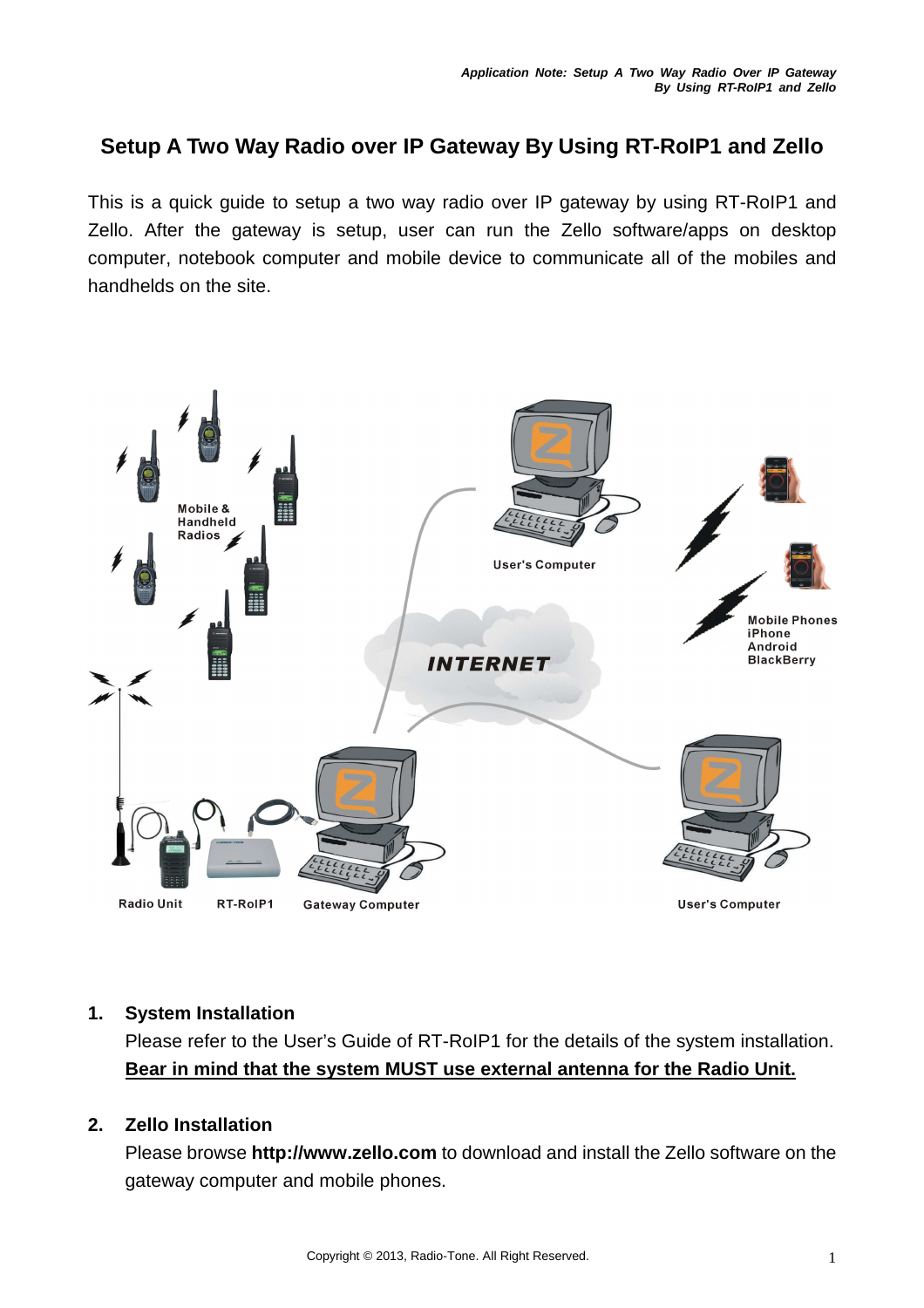#### **3. Create Accounts**

Create accounts and sign in the accounts on the gateway computer and mobile devices.

| Zello                      |         |
|----------------------------|---------|
| Status View Tools Help     |         |
| Username                   |         |
|                            |         |
| Password                   |         |
|                            |         |
| Forgot your password?      |         |
| Create a new Zello account |         |
| Sign in when Zello starts  |         |
|                            |         |
| Start when computer starts |         |
|                            |         |
|                            |         |
|                            | Sign in |

## 4. **Setup Zello On The Gateway Computer**

Click on the **[Tools – Option]** to open the option setup menu.

# **Setup Control Settings**

- Click on the **[Control]** Tab to select the control setup menu.
- Check on the "**Enable VOX Handsfree**" check box to enable VOX feature.

| Zello options |                               |                |        |
|---------------|-------------------------------|----------------|--------|
|               | Control                       |                |        |
| Interface     | Push to talk                  | F7             | Set    |
|               | Handsfree                     | $C$ trl + $F7$ | Set    |
|               | Repeat last message           | $Shift + F7$   | Set    |
| Control       | Enable VOX for Handsfree      |                |        |
|               | <b>VOX</b> settings           |                |        |
| Audio         | $\vee$ New conversation alert | Test           | Change |
|               | Incoming message alert        | Test           | Change |
|               | Clear to send alert           | Test           | Change |
| Connection    | Connection error alert        | Test           | Change |
|               | Incoming message over alert   | Test           | Change |
|               | Outgoing message over alert   | Test           | Change |
| VOX           | $\triangledown$ Call alert    | Test           | Change |
|               |                               | Cancel<br>OK   | Apply  |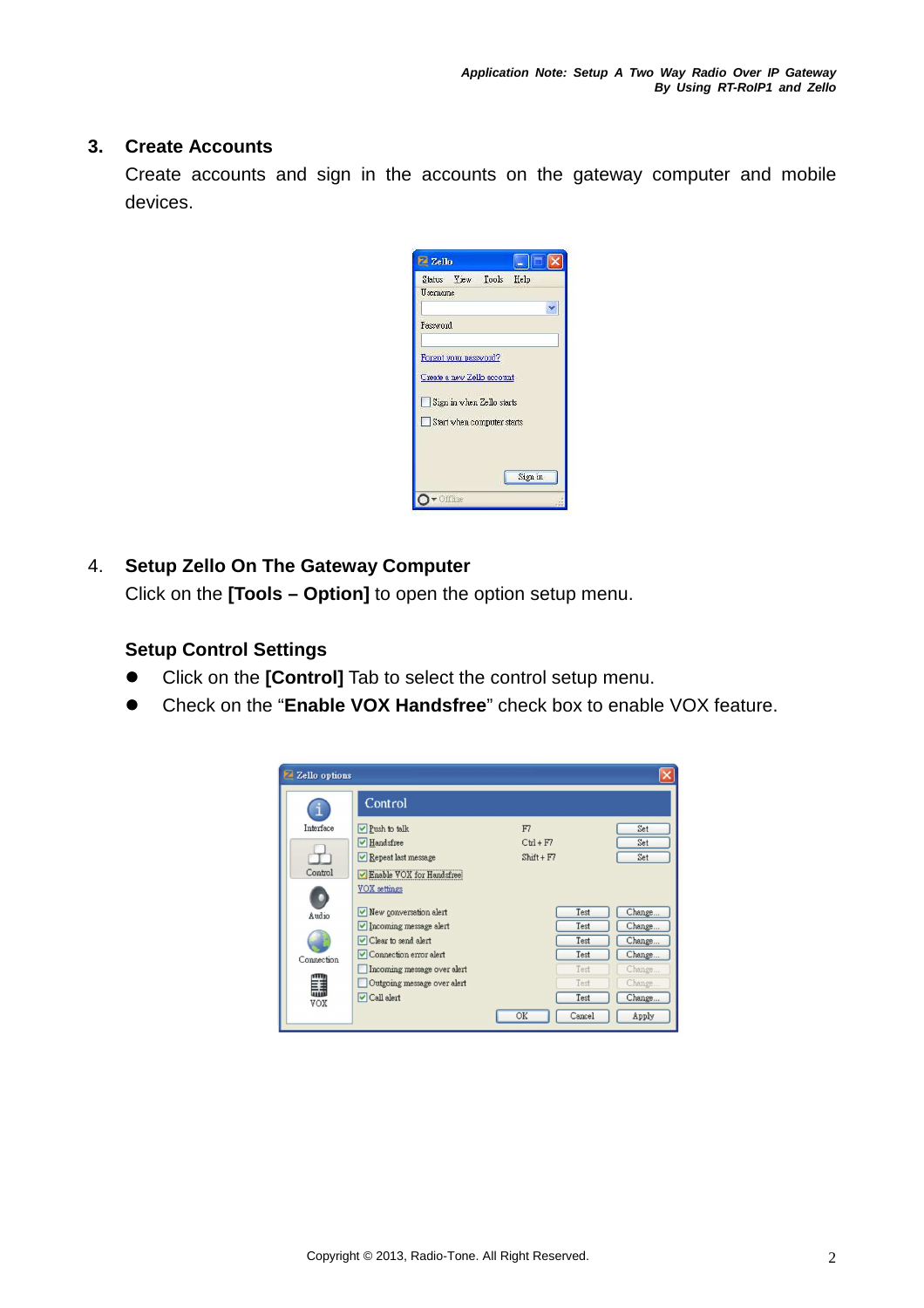## **Setup Audio Settings**

- Click on the **[Audio]** Tab
- Select "**USB audio CODEC**" as Playback device and adjust its output to approximate 90% of MAX level.
- Select "**USB audio CODEC**" as Recording Device and adjust their output to approximate 90% of MAX level.

| Zello options    |                     |                       |
|------------------|---------------------|-----------------------|
|                  | Audio               |                       |
| Interface        | Playback device     | USB audio CODEC       |
| Control<br>Audio | Recording device    | USB audio CODEC       |
|                  | Playback amplifier  | $0$ dB                |
| Connection       | Recording amplifier | $0$ dB                |
| 鼺<br>VOX         | Noise suppression   | Cancel<br>OK<br>Apply |

## **Setup VOX Settings**

Note: Below settings are just recommendation, you may change them to different values.

- Click on the **[VOX]** Tab
- Adjust the "**Activation threshold**" to -80dB.
- Adjust the "**De-activation threshold**" to -80dB.
- Adjust the "**Trigger time (ms)**" to 200.
- Adjust the "**Relaxation Time to**" 200.

| Zello options |                         |                       |
|---------------|-------------------------|-----------------------|
|               | <b>VOX</b>              |                       |
| Interface     | Activation threshold    | $-80dB$               |
|               | De-activation threshold | $-80dB$               |
|               | Trigger time (ms)       | $200 \div$            |
| Control       | Relaxation time (ms)    | $200 \div$            |
| ٠<br>Audio    |                         |                       |
|               |                         |                       |
| Connection    |                         |                       |
| VOX           |                         |                       |
|               |                         | Cancel<br>OK<br>Apply |